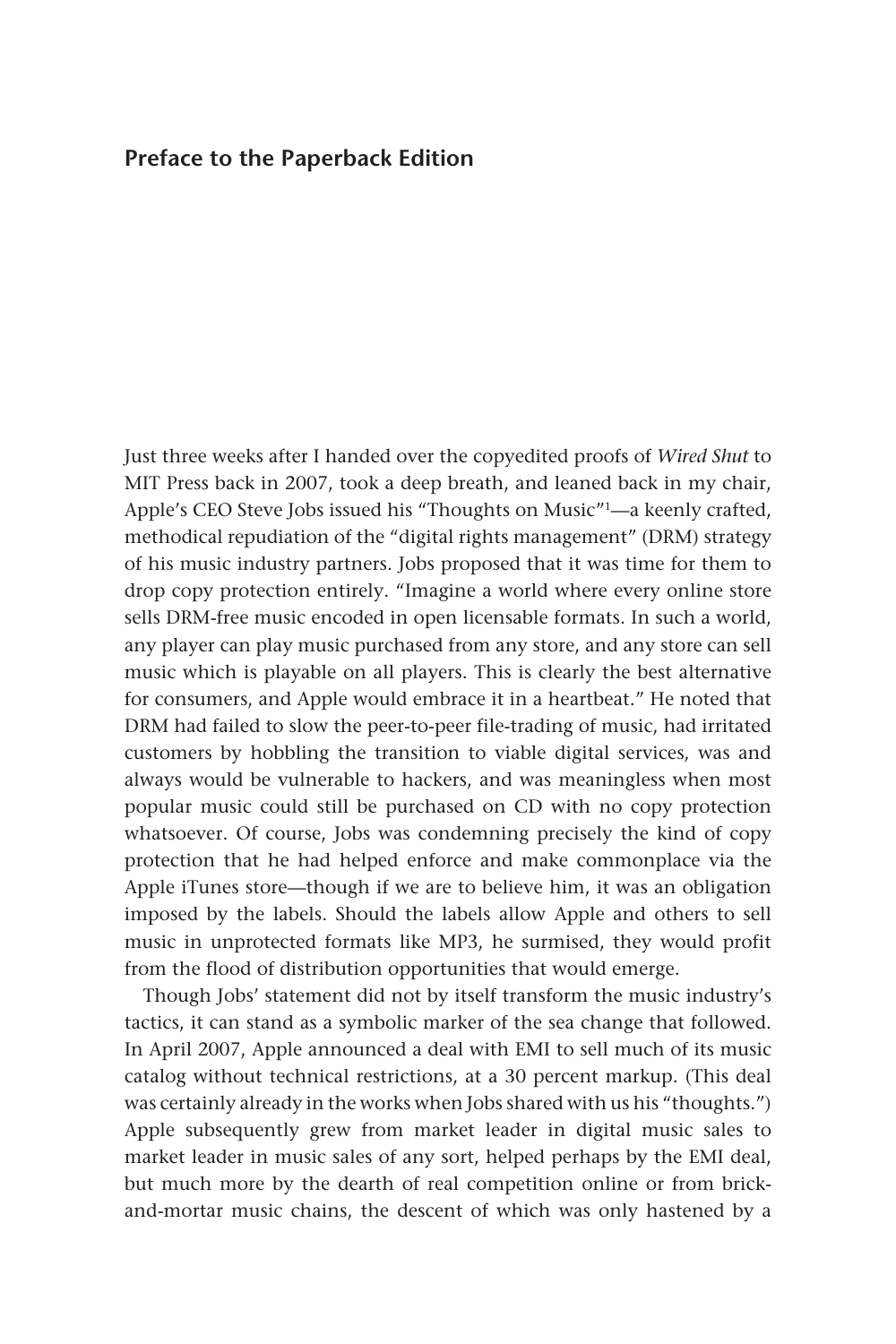# **x Preface to the Paperback Edition**

collapsing economy in 2008. The other three major labels did respond to Jobs' call – though, at first, not exactly in the way he might have hoped. In early 2008, all four major labels granted Amazon license to sell their music in the unprotected MP3 format; Apple's market dominance had given it enough clout to refuse the record companies' demands for variable pricing, so they backed another horse. Though Amazon has not managed to take a sizeable bite out of Apple's numbers, the mere presence of Amazon may have convinced Apple to change its tune; in January 2009 Apple announced that its entire catalog would be free of DRM also, but at a threetiered pricing structure determined by the labels.

So was DRM dead? And, would I have a book on the cultural and political implications of DRM hitting the bookshelves just as DRM itself was being shelved? The changes in the music industry certainly seemed to point in that direction. Once established vendors like Apple and Amazon could offer music without technical constraints, consumers were no longer forced to choose between buying legitimate but locked music or taking their chances on the peer-to-peer networks. An array of artists, some newly freed from their major label contracts, began experimenting with alternative models of distribution: Radiohead's 2007 experiment, in which the band allowed buyers to set their own price for *In Rainbows*, was only the most visible. MySpace, now owned by News Corp., added the ability to purchase the songs that musicians great and small were streaming for free over the social network. Universal Music partnered with Nokia on "Comes with Music," a year of unlimited downloads free with a Nokia phone, with Universal recouping a portion of the sale of the phones. Though the Nokia downloads do come with DRM restrictions, it was just another sign that the music industry was loosening their tense grip on a business model that depended on tight control of the musical commodity.

During this same period, DRM had soured in the eyes of music and technology enthusiasts, and even with the broader public. In 2005, Sony BMG experimented with a more aggressive scheme to prevent duplication by secretly installing a copy protection application on the user's computer that functioned at the root level of the operating system. Critics discovered that this "rootkit" made users' computers potentially vulnerable to malicious spyware and viruses, forcing Sony to recall the discs. (There was enough outrage that, at a Federal Trade Commission hearing on DRM in 2009, even proponents of copy protection agreed that buyers should be made aware of such measures.) In 2007, in an echo of the DeCSS case discussed in the book, the AACS encryption protecting Blu-Ray discs was compromised, and the "09 F9" decryption code was widely circulated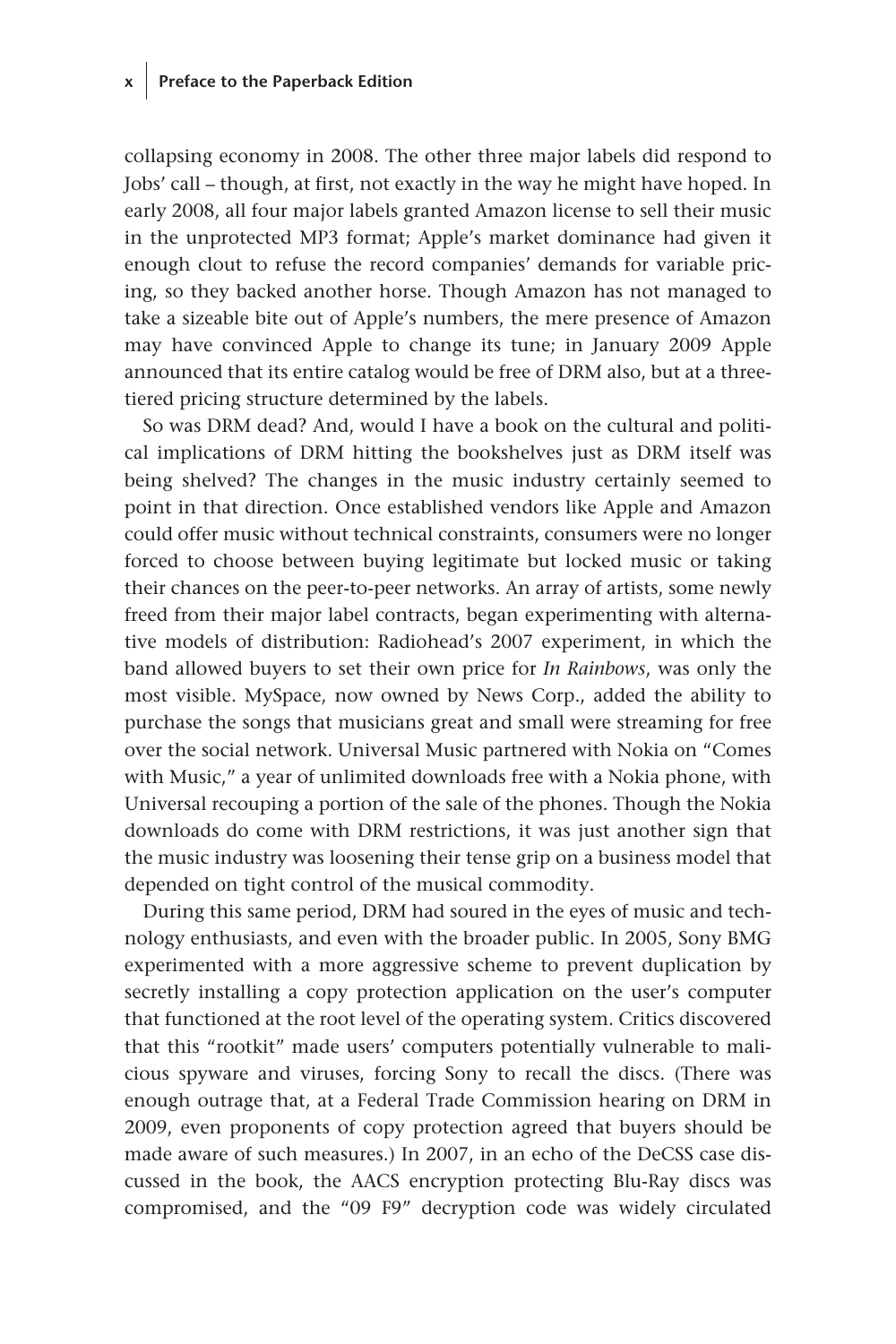online. When users of the Digg bookmarking system began linking to the offending code, Digg found itself threatened with a Digital Millennium Copyright Act (DMCA) lawsuit. But in a twist, though Digg initially complied by removing the links, users campaigned to keep the links posted, and Digg reversed its position and reinstated the links, defying the ceaseand-desist request. A lawsuit against them was not pursued.

This distaste for DRM came alongside an increasing support for more flexible models of copyright. Creative Commons licenses have become an established and recognized alternative to the presumed default of copyright restriction. As just one sign of its now widespread legitimacy, in December 2008, then president-elect Obama opted to make the entire contents of his Change.gov website available under a Creative Commons license—and announced it as a positive feature.<sup>2</sup> The network-based peer production model championed by Yochai Benkler in *The Wealth of Networks*, with its more pliable notions of information ownership, has found widespread purchase not just in the tech community but also in mainstream business circles. Wikipedia, now the most popular reference source on the Internet, has long depended on a GFDL license for the content its users help produce: a "copyleft" license that permits any and all reuse, so long as the reusers extend the same courtesy with their work. In 2009 the Mediawiki organization that oversees Wikipedia voted to pair this with a Creative Commons license with similar permissions. "Open access," an emerging call for publicly funded research (and, more broadly, scholarship) to be made more readily available online, has pressured academic publishers to loosen their copyright policies so that authors may retain more distribution rights for themselves.

The music industry left DRM behind not because it failed to curb peerto-peer downloading, but because it's costly—not just financially, which it is, but also in the eyes of the public. Consumers of music and entertainment have shifted how they expect to get content online. Artists and, increasingly, distributors are rethinking their business models. Users are frustrated by the difficulties DRM imposes and the ways in which it can be misused. In the terms I use later in the book, the effort to establish a technical intervention like DRM requires both political mobilization and cultural legitimation. The attempt to culturally justify DRM, as the salve to the widespread Internet piracy that would otherwise decimate the business of culture, has faltered.

Still, DRM is far from gone. If anything, it is more established than ever, through the persistence of the political and economic mobilization that brought it into being. Despite the new deals with Amazon and Apple, DRM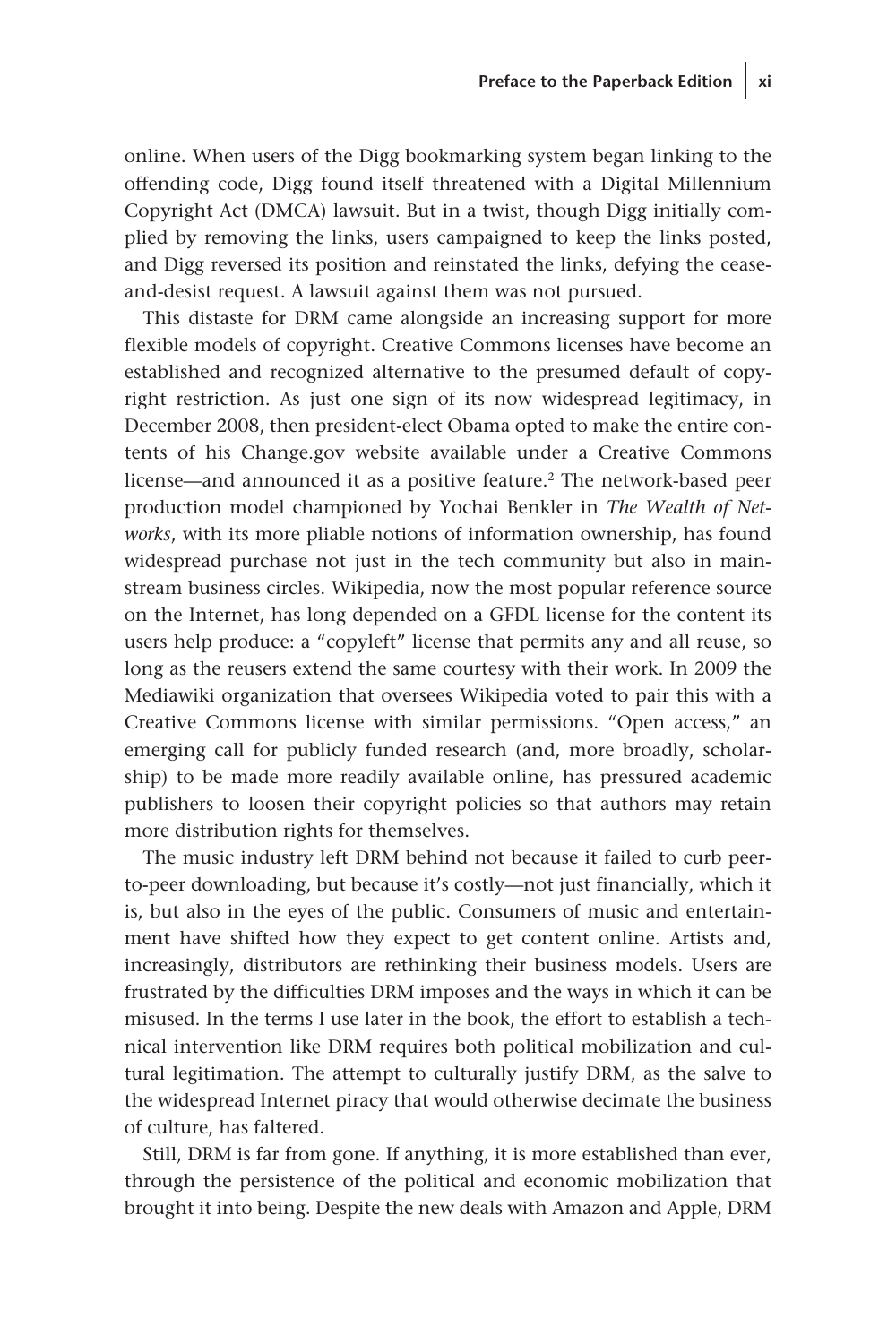remains a lingering hope for the music industry. The dream of perfect control has given way to a more modest desire to "nudge"3 consumers towards lawful and, more importantly, profitable behavior. As they experiment with new business models—subscription, advertising-supported, hardwaresubsidized, surcharges attached to Internet service—these technical ways to regulate or track the circulation of content appear necessary. Or as the senior vice president of technology for the Record Industry Association of America (RIAA) put it in 2008, "(Recently) I made a list of the 22 ways to sell music, and 20 of them still require DRM."4

If we look beyond the music industry, and especially if we expand our definition of DRM to include a broader category of "technical protection measures,"5 the picture is bleaker still. In online and platform gaming, video games are fitted with a variety of DRM systems that not only prevent copying, but also bind the game to proprietary hardware or to the terms of the end-user agreement. Ebook readers, including the Sony Reader and the Amazon Kindle, use locked files and proprietary technical protections; other ebooks obey the use rules that can be added in the Adobe PDF format. Video streaming technologies, from Adobe's Flash to Microsoft's Silverlight to Apple's Quicktime, continue to incorporate technical protection measures, often in concert with the operating system.

Perhaps most important, the array of smartphones now available nearly all depend (with the exception of those using Google's Android system) on a locked platform business model. Beneath the massive popularity of the iPhone is an ongoing battle between Apple and those who "jailbreak" their iPhones so they can use service providers other than AT&T or load tools not certified as part of Apple's App Store. We probably should bring a dose of skepticism, then, to Steve Jobs' "Thoughts on Music" back in 2007, in light of the business model his iPhone depends on today.

DRM as a system exerts control over use by controlling what devices can be used. In practice, it has proven more effective at the second than at the first. Apple is now the biggest music retailer in the world and the maker of the most popular music device in the world. Certainly this was in part the result of their quality design and savvy marketing. But did the iPod succeed *despite* the burden of DRM imposed by the record labels, or did DRM in fact *help* vault Apple into this position, using the popularity of the iPod to beat back competitors to the iTunes Music Store?<sup>6</sup>

New firms attempting to carve out a space for themselves in this contemporary market, even if they hope to pursue an alternative model of information delivery and copyright control, often find themselves bound up in this lattice of alliances and shared paradigms. As an example, in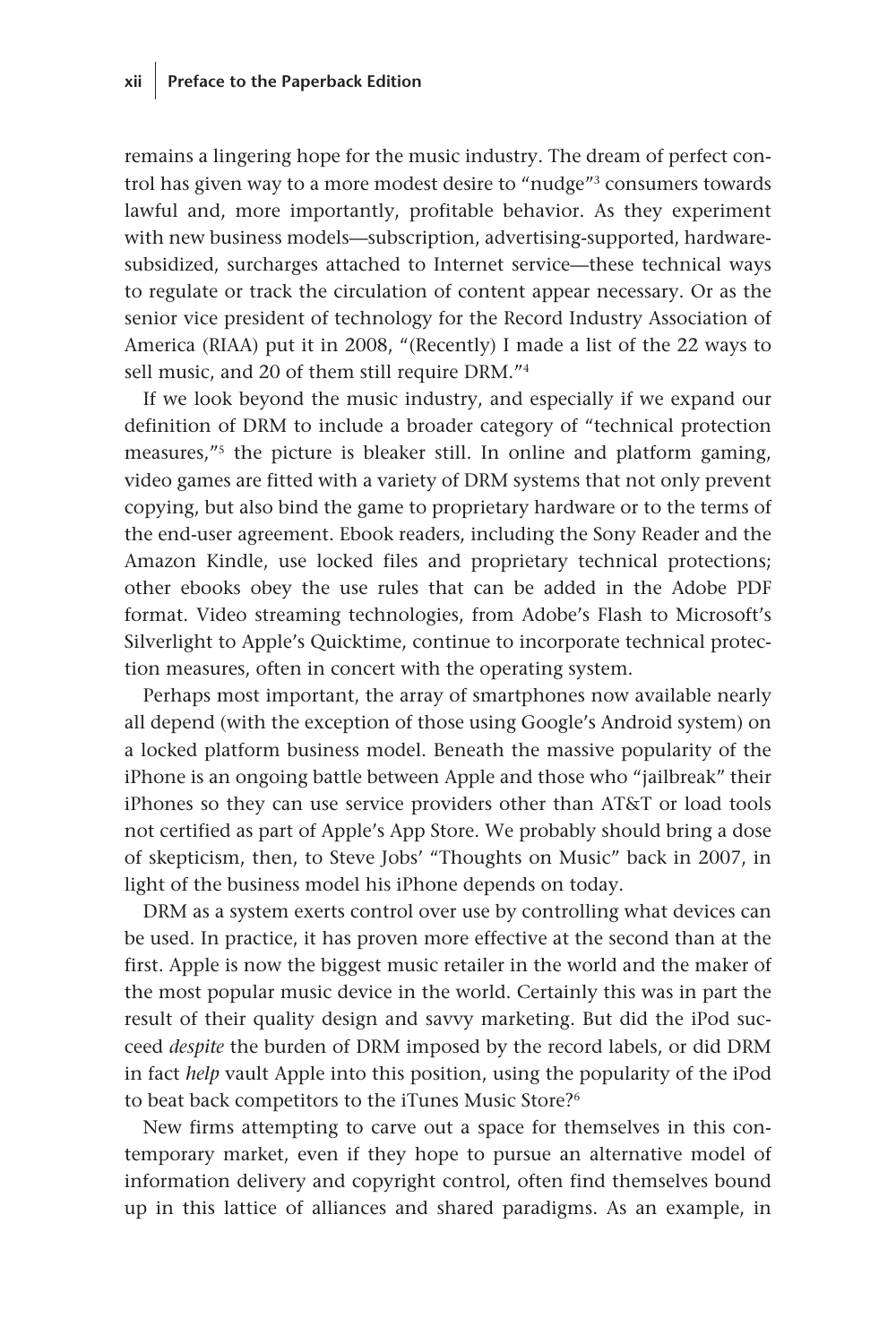January 2007 Netflix introduced a feature for subscribers to their DVD delivery service to stream certain films directly to their computers. This "Watch Instantly" function came to the PC first, then to the television screen via an LG set-top box; but it was nearly two years before Mac users could also enjoy the service. The reason was that Netflix had to accommodate both the studio demand for DRM and the hardware business models that take strategic advantage of it. On the PC, Netflix could wrap films in Microsoft's PlayReady DRM. The LG player could be built according to specs similar to DVD players. But Apple would not license its Fair-Play DRM to third-party companies. Netflix had to wait until Microsoft developed Silverlight, a video compression plug-in with DRM built in, designed for web browsers that work on both PC and Mac systems. Apple's business model of linking content to platform initially kept Netflix away, until Microsoft's business model of designing DRM into everything trumped it. *Q.E.DRM.*

The effort to discursively posit DRM as the solution to piracy may have failed. This does not mean that its deeper aspiration, to link control and commerce through technical means, goes away. There will always be those who hope to manage the circulation of information, whether for politics or profit; we have invented, and largely accepted, a new road map for that information choreography, and the political, institutional, and discursive terrain has been reconfigured to allow, and promote, these kinds of restrictions.7

If we think about DRM not as a technology but as a logic, then the concerns expressed in this book remain vital for understanding how information is governed in the context of digital, networked, and mobile technologies. Jonathan Zittrain points to one element of this logic, the "tethered appliancization"8 of consumer information technologies: our devices are increasingly locked to networks and platforms, updated remotely by their makers, and inhospitable to user modification. The shift in online video from downloading to streaming depends on codecs and plugins that, while nearly invisible to the user, both frustrate copying and lock the content to the ads embedded in it. Music formats that proudly forego DRM restrictions, but retain the ability to attach metadata information that identifies the user and the price point, make it possible to track where the content goes, and allow a price to be assigned to that movement. In many ways we've already embraced the underlying logic DRM depends on—technologies that we use but are not our own, content we lease rather than buy, interfaces that closely manage our commercial and experiential engagement with information.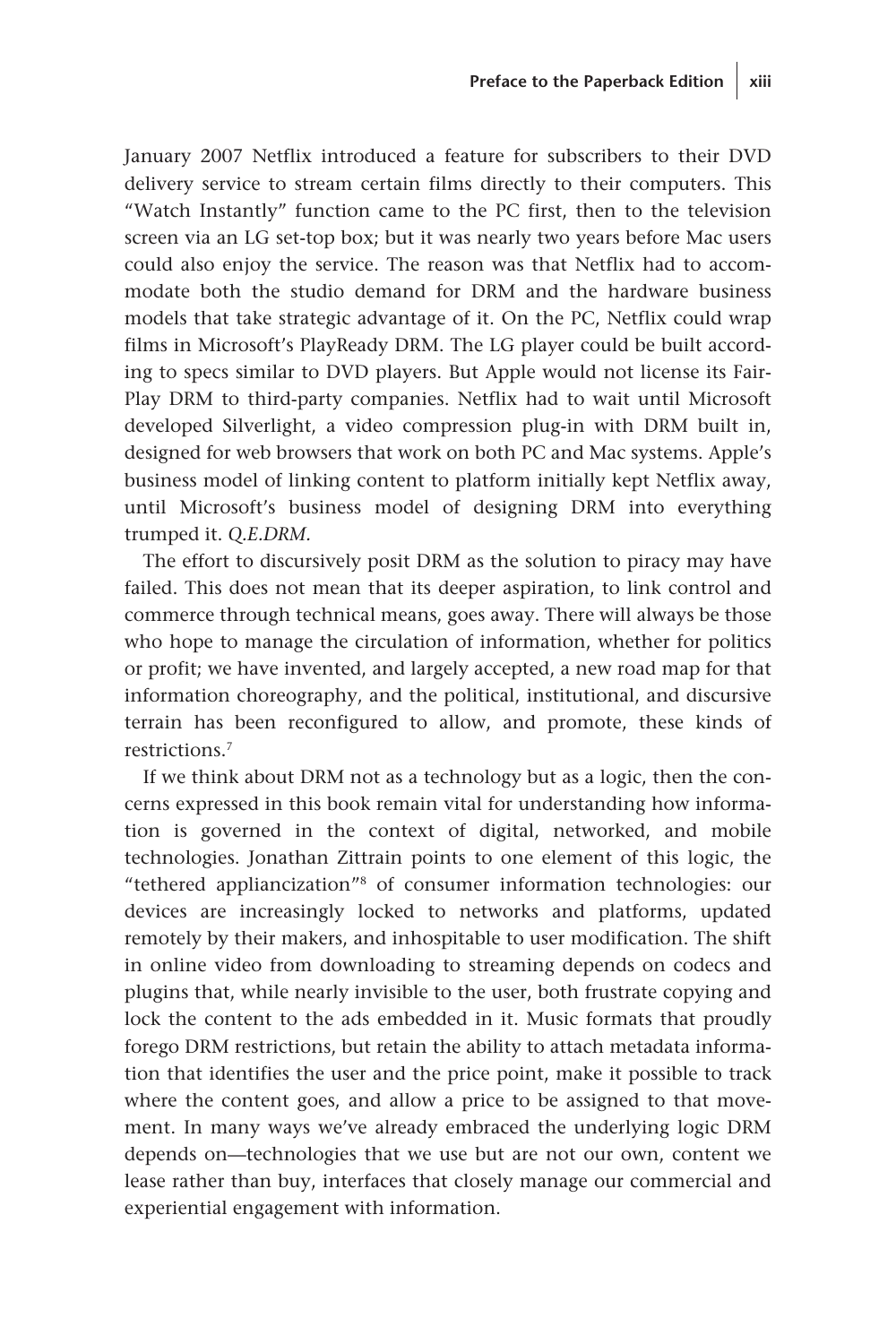## **xiv Preface to the Paperback Edition**

These forms of tethering, watermarking, and fingerprinting seem to be more palatable to users when they arrive as an organic part of a new technology, rather than being imposed on a technology already in existence. This mirrors the discussion in chapter 6 of the book on why copy protection on DVDs caused less of a public outcry than attempts to impose copy protection on CDs. A new device like the iPhone or the Kindle, or better yet, a wholly new technological form, can be introduced with an emphasis on its features; its limits often get taken for granted as mere facts, simply "how it works." And, as Kieran Healy put it, "the success of new technologies tends to obscure the choices made about them."9 As we begin to acclimate ourselves to a world of media "platforms,"10 that not only stream content to us but also promise to always have it ready and waiting, we forego storing content we care about on our own devices because we believe we can always play it on demand from the source. We are opening ourselves to the possibility of even more intricate and invasive rules and regulations about what content we can access, how it comes to us, what we can do with it—and how today's access rules may not be tomorrow's. And, not only is copy protection inexorably becoming a matter-of-fact part of the delivery of information, the part it plays is obscured from the view of consumers and critics, simply by becoming pedestrian.

This vanishing of DRM is important. Whether it's being submerged in code and circuitry, removed in particular contexts and business models, declared dead in the blogosphere, splintered into a confusing array of lesser technical interventions, or built quietly into new technologies and smoothed into everyday practice—technological regulation is slipping off the table as political question. The DRM debates of the mid-2000s, while revealing of the particular concerns around the emergence of media culture online, also made momentarily visible the paradigms that always exert pressure on the flow of public discourse. They point to a vital set of questions that, in time, will get harder and harder to ask. As a digital culture emerges, what new roles for culture providers are being imagined, established, and affirmed? What kinds of economic and legal rights and obligations are being instituted? What norms and assumptions are they being fitted with? And how do the designs of particular information technologies instantiate or distort these ideas and ideals?

I believe we are witnessing not only an increasing turn toward regulation enacted in a technological form, but also a corresponding convergence of the content and technology industries that together provide the information landscape in which our public culture must thrive. To the extent that those who distribute information and culture powerfully shape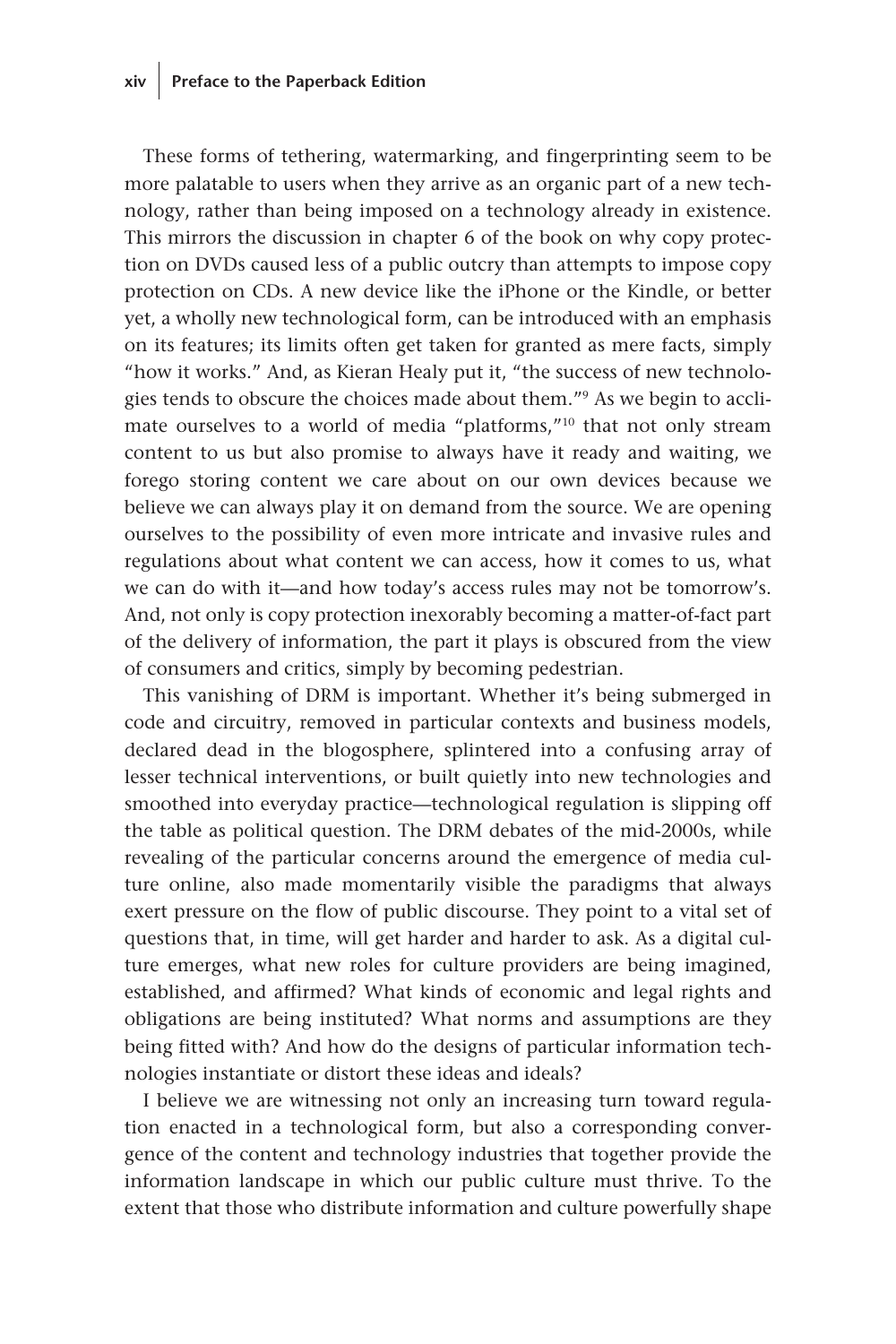who gets to speak, how they are heard, how their contributions are valued, and what is protected or censored, the technologies they design matter immensely for cultural participation, expression, and innovation. And with that convergence, copyright law and the ideas behind it are being subtly redefined.

The debates about digital copyright have too often been narrowly focused on the cases and controversies, the pros and cons of particular laws and judgments, the implications of particular cultural practices. This issue needs to be seen as organically part of long-standing questions about media, culture, democracy, and public discourse. Historically, those who have thought about the way public discourse is shaped have paid too little attention to the technological, more interested in the (admittedly important) ramifications of the law and the market. Technology appeared either as cause or circumstance, usually only when it was new, but almost always as a thing apart from history, social context, or cultural meaning. Only now are some scholars beginning to combine a materialist examination of technology with a sociological inquiry into contemporary changes in cultural production and information access.<sup>11</sup>

Today, questions about media and public discourse must take the technological to be part of the terrain upon which expression occurs, and must make it a part of the analysis in every inquiry: how the design of information technologies shapes media access and the flow of culture,<sup>12</sup> how debates about technical infrastructure are very much debates about the contours of public life,13 how the design of software now plays a part in the mechanisms of gatekeeping, $14$  how democratic participation<sup>15</sup> and semiotic agency<sup>16</sup> are partially structured by the technologies through which citizens take part—in other words, "the ways in which citizenship norms, rights, obligations and practices are *encoded* in the design and structure of our increasingly digital surroundings."<sup>17</sup>

Only now are we thinking not only about how top-down rules structure cultural practice, but how groups of people who congregate online, "recursive publics" in Chris Kelty's terms, manage the "the radical technological modifiability of their own terms of existence."18 Just as Kelty's free software geeks bring themselves into being as a self-governing public through the construction of codes, contracts, and constitutions, a parallel process is happening on a broader scale as we code and re-code the legal and technical frameworks for public discourse in a networked environment.

The debates about digital copyright and DRM draw attention to the way that sociotechnical arrangements are forged, over time, as political and economic allies come into being and agree on a shared paradigm, as legal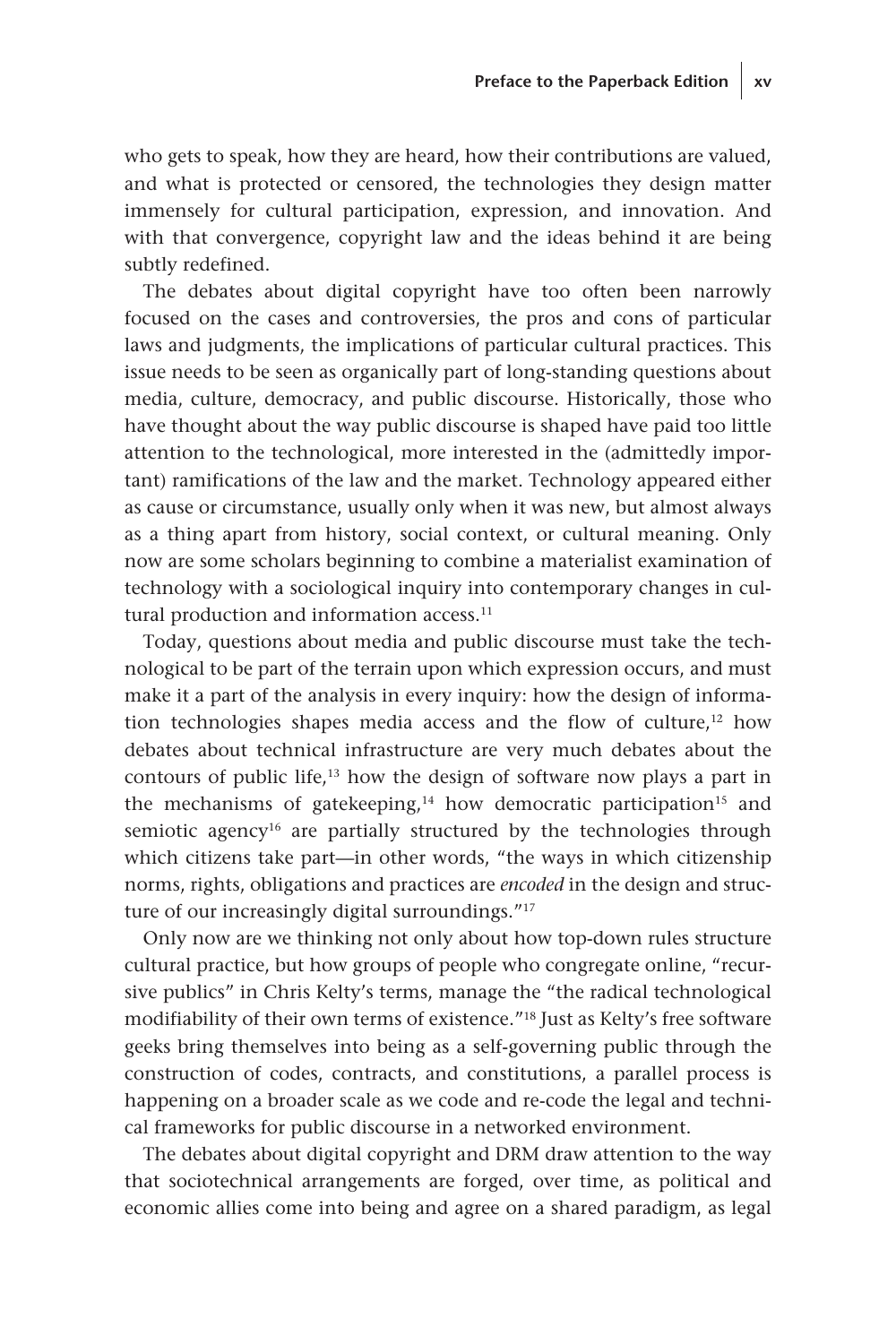categories are coordinated with or foisted upon prevailing practices, and as cultural possibilities emerge and are rehearsed into familiar norms. It may be that, with even more hindsight, the push for DRM will appear an aberration, a reactionary blip in the reconfiguration of culture around digital distribution. But this will be only to the extent that another configuration, with its own political, economic, legal, and cultural foundations, can successfully emerge—not just free information flowing along frictionless networks, but Google Books and a formalized settlement with authors, Creative Commons licenses tested in regular courts, Wikipedia with increasing cultural legitimacy as a viable resource, open access publishing backed by legal mandates, artists cooperatives embracing a deeper engagement with amateur fan remixers, and political bloggers joined in stable institutional partnerships with codes of best practice in hand.

In fact, we err even in treating these as polar opposites: owned or free, centralized or distributed. As Eva Wirtén has argued, "a more constructive way to approach these pairs is to envision them not as static opposites, but as constituents of a field in constant flux . . . the circulation between 'owned' and 'un-owned,' between free and governed, between legal restrictions such as copyrights or patents, and the expropriation made possible by the lapse or lack of protection, represents the continuous to and fro movement that in fact defines the relationship between the public and the private."19

Whether the particular "regime of alignment" I describe in the book, the one the content industries were hoping to forge with hardware manufacturers, DRM vendors, Congress, the FCC, and the courts, succeeds or fails does not undercut the underlying premise. Regulation of public discourse depends not just on a forceful legal regime, or a guiding business model, or a moral principle, but on all of the above, brought into precarious alliance.20 Those invested in the future of copyright, on whichever side of the current arguments, have utilized all of these tactics. Further, each piece helps obscure the others, diffusing responsibility for the quite vigorous changes in the contours of public discourse they're attempting to generate. This jigsaw puzzle of governance obscures itself through its own fluidity, making it hard to pull all of its details into focus. These tactics are hardly exclusive to DRM, or digital copyright, or the Internet. The question is: how do such regimes of alignment take shape, how do they work through the technical and the legal and the sociocultural to exert influence over people and their information practices, and what implications can they have for the contours of public culture? I hope that this book has helped spur, and can continue to take part in, this important inquiry.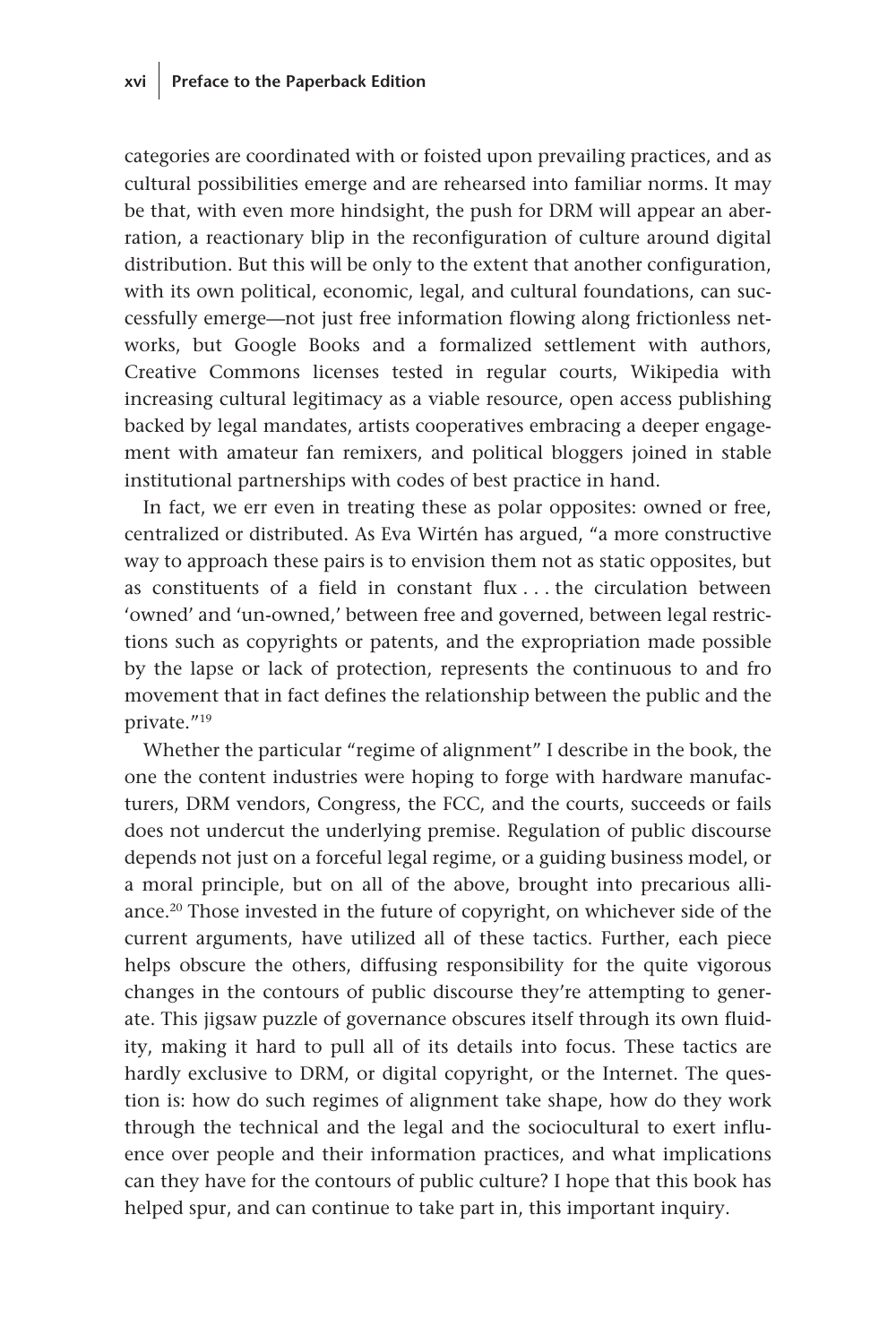### **Notes**

1. Steve Jobs, "Thoughts on Music" (February 6, 2007), http://www.apple.com/hotnews/thoughtsonmusic/.

2. Office of the President-Elect, "Toward a 21st Century Government" (December 1, 2008), http://change.gov/newsroom/entry/towards\_a\_21st\_century\_government/.

3. Richard Thaler and Cass Sunstein, *Nudge: Improving Decisions about Health, Wealth, and Happiness* (New Haven, CT: Yale University Press, 2008).

4. David Hughes, quoted in Greg Sandoval, "RIAA: DRM Not Dead and Likely Will Make Comeback," *CNet* (May 8, 2008).

5. Joe Karaganis, "The Ecology of Control: Filters, Digital Rights Management, and Trusted Computing," in Joe Karaganis, ed., *Structures of Participation in Digital Culture* (New York: Social Science Research Council/Columbia University Press, 2007), 256–277.

6. Nicola Sharpe and Olufunmilayo Arewa, "Navigating the iPod Fairplay DRM Controversy," *Northwestern Journal of Technology and Intellectual Property* 5.2 (2007), 331–349.

7. Ronald Bettig, "Critical Perspectives on the History and Philosophy of Copyright," *Critical Studies in Mass Communication* 9.2 (1992): 131–155.

8. Jonathan Zittrain, *The Future of the Internet, and How to Stop It* (New Haven, CT: Yale University Press, 2008), 103.

9. Kieran Healy, "Digital Technology and Cultural Goods," *The Journal of Political Philosophy* 10.4 (2002): 498.

10. Tarleton Gillespie, "The Politics of 'Platforms,'" *New Media & Society* (forthcoming).

11. Pablo Boczkowski and Leah Lievrouw, "Bridging STS and Communication Studies: Scholarship on Media and Information Technologies," in Olga Amsterdamksa, Edward Hackett, Michael Lynch, and Judy Wajcman, eds., *The Handbook of Science and Technology Studies* (Cambridge, MA: MIT Press, 2007), 949–977; Eric Klinenberg and Claudio Benzecry, "Introduction: Cultural Production in a Digital Age," *The Annals of the American Academy of Political and Social Science* 597.1 (2005): 6–18; Siva Vaidhyanathan, "Afterword: Critical Information Studies: A Bibliographic Manifesto," *Cultural Studies* 20.2–3 (2006): 292–315.

12. Jack Balkin, "Media Access: A Question of Design." *George Washington Law Review* 76.4 (2008): 101–118; Lucas Graves, "The Affordances of Blogging: A Case Study in Culture and Technological Effects," *Journal of Communication Inquiry* 31.4 (2007): 331–346; Jonathan Sterne, "The MP3 as Cultural Artifact." *New Media & Society* 8.5 (2006): 825–842.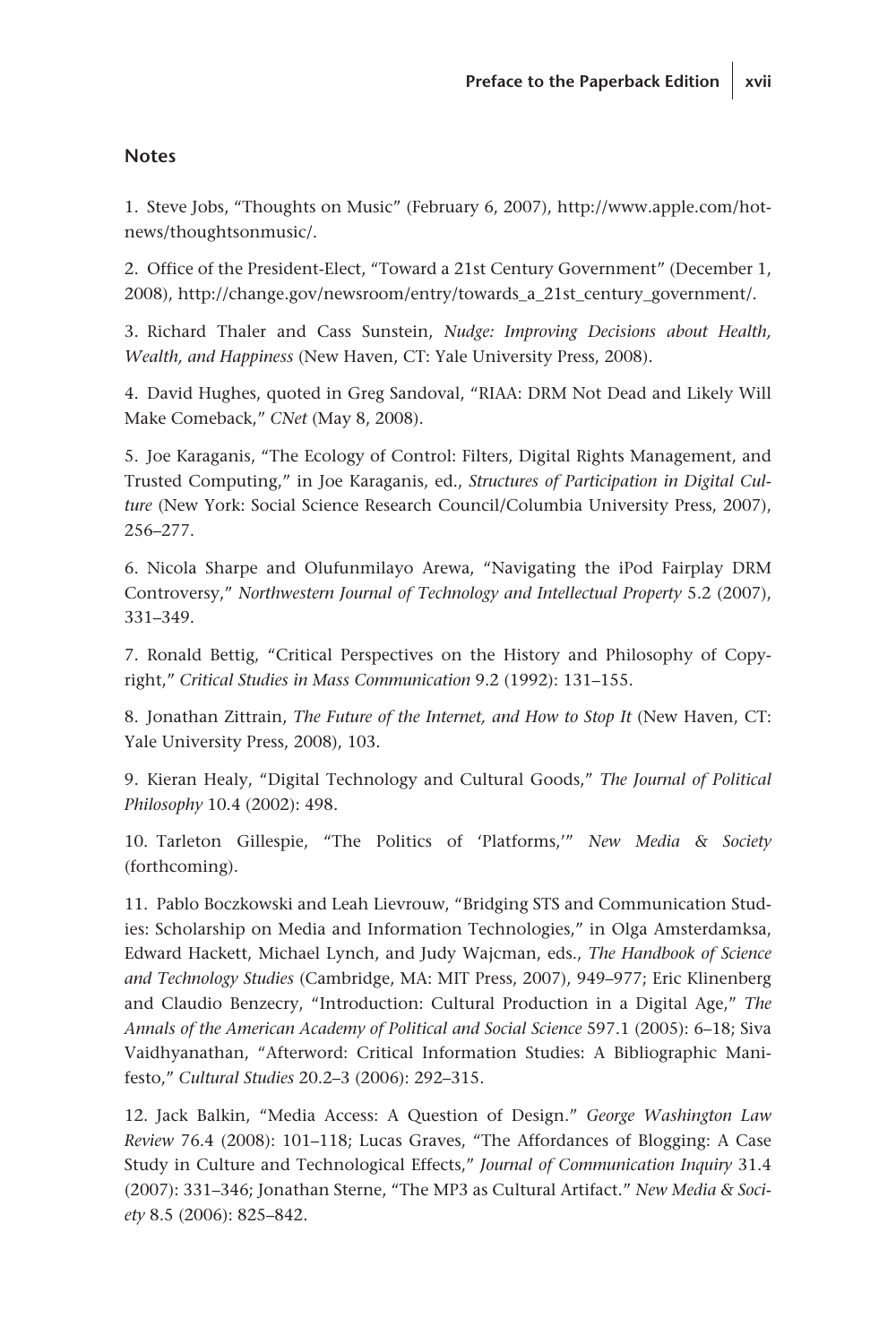## **xviii Preface to the Paperback Edition**

13. Greg Elmer, "Exclusionary Rules? The Politics of Protocols," in Andrew Chadwick and Philip Howard, eds., *Routledge Handbook of Internet Politics* (Abingdon, UK: Routledge, 2008), 376–383; Christian Sandvig, "The Structural Problems of the Internet for Cultural Policy," in David Silver and Adrienne Massanari, eds., *Critical Cyberculture Studies* (New York: NYU Press, 2006), 107–118; Christian Sandvig, "Network Neutrality Is the New Common Carriage," *Info: The Journal of Policy, Regulation and Strategy for Telecommunications* 9.2-3 (2007): 136–147.

14. Pablo Boczkowski, "Technology, Monitoring, and Imitation in Contemporary News Work," *Communication, Culture & Critique* 2.2 (2009): 39–58; Josh Braun, "Toward a Distributed Model of Gatekeeping," *Wide Aperture* (April 30, 2009), http:// wideaperture.net/?p=574.

15. Philip Howard, "Deep Democracy, Thin Citizenship: The Impact of Digital Media in Political Campaign Strategy" *The Annals of the American Academy of Political and Social Science* 597.1 (2005): 153–170; Beth Noveck, "A Democracy of Groups." *First Monday* 10.11 (2005); Zizi Papacharissi, "The Virtual Sphere 2.0: The Internet, the Public Sphere, and Beyond," in Andrew Chadwick and Philip Howard, eds., *Routledge Handbook of Internet Politics* (Abingdon, UK: Routledge, 2008), 230–245.

16. Jack Balkin, "Digital Speech and Democratic Culture: A Theory of Freedom of Expression for the Information Society," *New York University Law Review* 1.2 (2004): 2-58; Lawrence Lessig, *Remix: Making Art and Commerce Thrive in the Hybrid Economy* (New York: Penguin Press, 2008); José van Dijck, "Users Like You? Theorizing Agency in User-Generated Content," *Media, Culture, & Society* 31.1 (2009): 41–58.

17. Graham Longford, "Pedagogies of Digital Citizenship and the Politics of Code," *Techné: Journal of the Society for Philosophy and Technology* 9.1 (2005): 68.

18. Christopher Kelty, *Two Bits: The Cultural Significance of Free Software* (Durham, NC: Duke University Press, 2008).

19. Eva Hemmungs Wirtén, "Out of Sight and Out of Mind: On the Cultural Hegemony of Intellectual Property (Critique)," *Cultural Studies* 20.2 (2006): 290.

20. Still one of the sharpest examinations of this is Julie Cohen, "Pervasively Distributed Copyright Enforcement," *Georgetown Law Journal* 95.1 (2006): 1–48.

## **References**

Balkin, Jack. "Digital Speech and Democratic Culture: A Theory of Freedom of Expression for the Information Society." *New York University Law Review* 1.2 (2004): 2–58. http://ssrn.com/abstract=470842.

Balkin, Jack. "Media Access: A Question of Design." *George Washington Law Review* 76.4 (2008): 101–118. http://ssrn.com/abstract=1161990.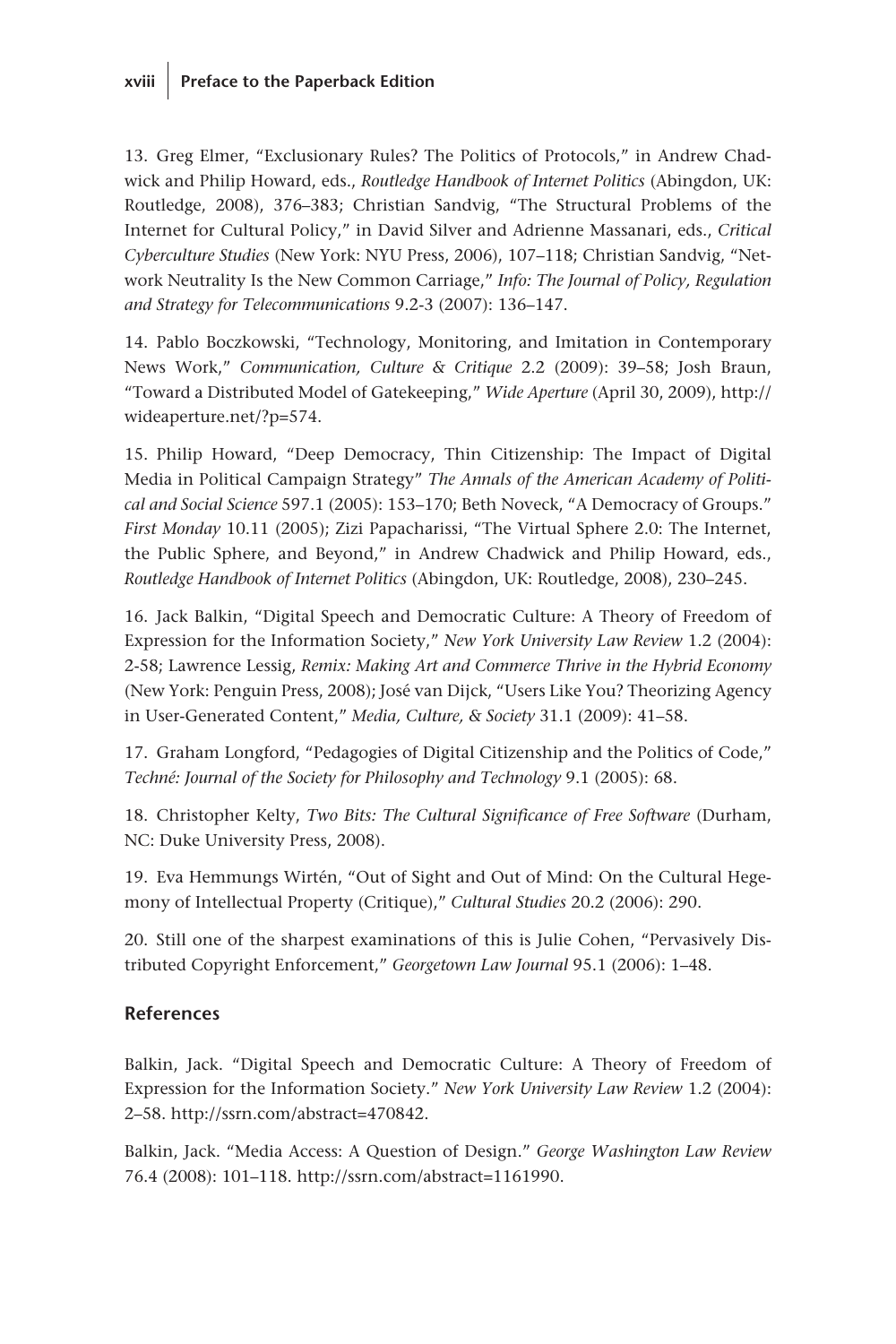Benkler, Yochai. *The Wealth of Networks: How Social Production Transforms Markets and Freedom*. New Haven: Yale University Press, 2006. http://www.benkler.org/Benkler\_Wealth\_Of\_Networks.pdf.

Bettig, Ronald. "Critical Perspectives on the History and Philosophy of Copyright." *Critical Studies in Mass Communication* 9.2 (1992): 131–155.

Boczkowski, Pablo J. "Technology, Monitoring, and Imitation in Contemporary News Work." *Communication, Culture & Critique* 2.2 (2009): 39–58.

Boczkowski, Pablo, and Leah Lievrouw. "Bridging STS and Communication Studies: Scholarship on Media and Information Technologies." In Olga Amsterdamksa, Edward Hackett, Michael Lynch, and Judy Wajcman, eds., *The Handbook of Science and Technology Studies,* 949–977. Cambridge, MA: MIT Press, 2007.

Cohen, Julie. "Pervasively Distributed Copyright Enforcement." *Georgetown Law Journal* 95.1 (2006): 1–48. http://www.law.georgetown.edu/faculty/jec/pervasive copyright.pdf.

Elmer, Greg. "Exclusionary Rules? The Politics of Protocols." In Andrew Chadwick and Philip Howard, eds., *Routledge Handbook of Internet Politics*, 376–383. Abingdon, UK: Routledge, 2008.

Gillespie, Tarleton. "The Politics of 'Platforms.'" *New Media & Society* (forthcoming). http://hdl.handle.net/1813/12774.

Graves, Lucas. "The Affordances of Blogging: A Case Study in Culture and Technological Effects." *Journal of Communication Inquiry* 31.4 (2007): 331–346.

Healy, Kieran. "Digital Technology and Cultural Goods." *The Journal of Political Philosophy* 10.4 (2002): 478–500. http://www.kieranhealy.org/files/papers/jpp.pdf.

Howard, Philip. "Deep Democracy, Thin Citizenship: The Impact of Digital Media in Political Campaign Strategy." *The Annals of the American Academy of Political and Social Science* 597.1 (2005): 153–170.

Karaganis, Joe. "The Ecology of Control: Filters, Digital Rights Management, and Trusted Computing." In Joe Karaganis, ed., *Structures of Participation in Digital Culture*, 256-77. New York: Social Science Research Council/Columbia University Press, 2007. http://www.ssrc.org/blogs/books/wp-content/uploads/2008/02/16-karaganisecology.pdf.

Kelty, Christopher. *Two Bits: The Cultural Significance of Free Software*. Durham, NC: Duke University Press, 2008. http://twobits.net/read/.

Klinenberg, Eric, and Claudio Benzecry. "Introduction: Cultural Production in a Digital Age." *The Annals of the American Academy of Political and Social Science* 597.1 (2005): 6–18.